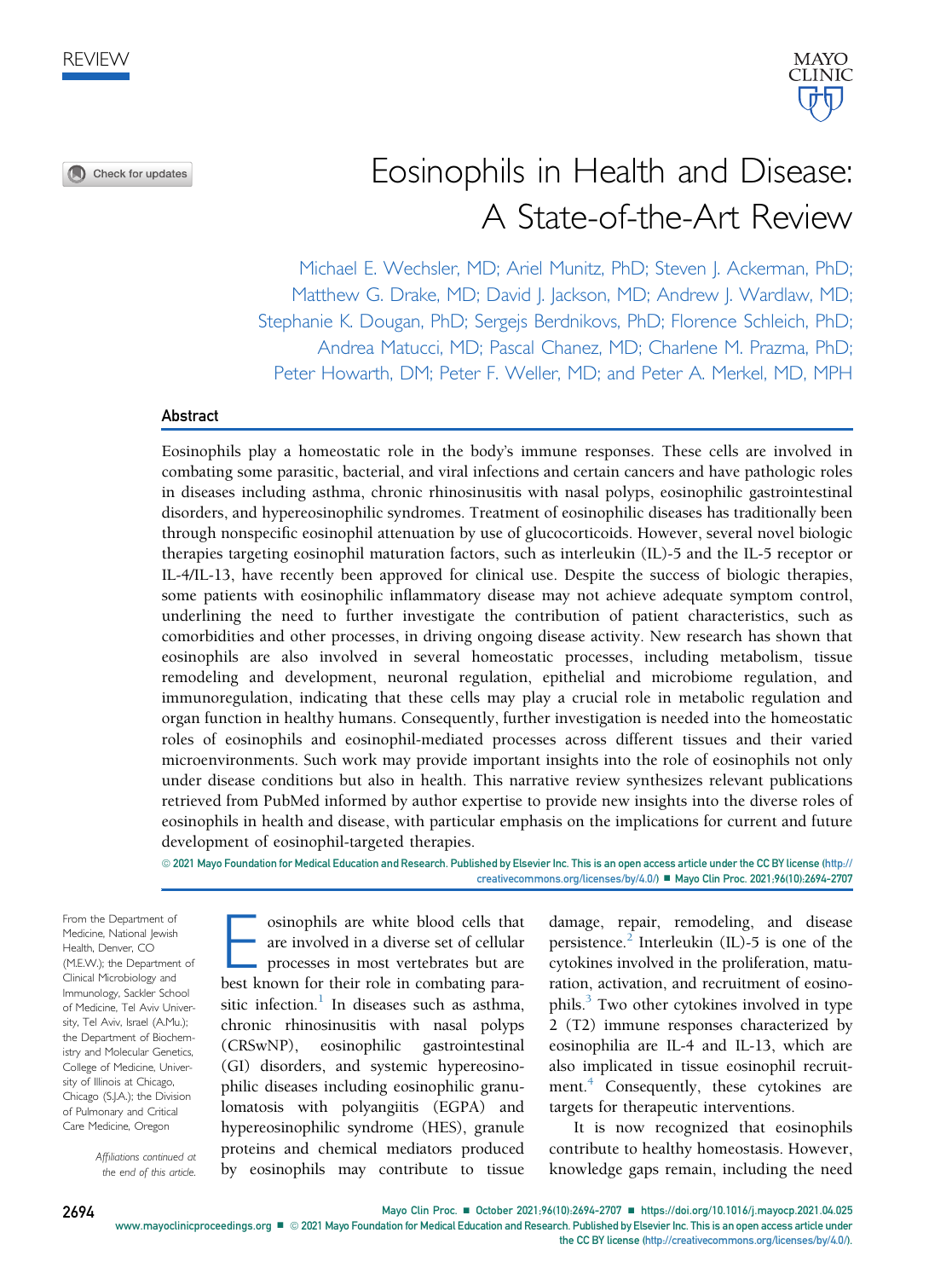for further characterization of eosinophil subtypes, the identification of new markers of eosinophil activation, and objective measures of clinically meaningful effects on eosinophil-mediated disease outcomes. Many findings in animal models also require validation in humans.

The basic biology of eosinophils has been reviewed extensively elsewhere.<sup>5,[6](#page-11-5)</sup> This narrative review, employing a selective search of the literature using PubMed for articles published by December 1, 2020, summarizes findings of a literature search informed by author expert opinion, with a focus on the current understanding of the roles of eosinophils in health and disease. In addition, research priorities that may aid in the development and refinement of therapeutics for eosinophilic inflammatory diseases are highlighted.

## THE ROLE OF EOSINOPHILS IN HEALTH

# Eosinophil Membrane Receptors and Granule Proteins

Eosinophils have receptors for a range of cytokines, chemokines, and adhesion molecules that allow them to participate in inflammatory responses and homeostasis; Fc receptors for adaptive immune system interaction; and pattern recognition receptors for the identification of pathogens in innate immune re-sponses ([Table 1\)](#page-2-0).<sup>1,[7](#page-11-6)</sup> In response to stimuli, eosinophils may release a range of granule proteins, including major basic proteins (MBPs) 1 and 2, eosinophil cationic protein (ECP), eosinophil peroxidase (EPX), eosinophilderived neurotoxin (EDN), cytokines, and cytosolic Charcot-Leyden crystal protein/ galectin-10 (CLC/Gal-10).<sup>[6](#page-11-5)[,8](#page-11-7)</sup> Granule proteins can be released by piecemeal degranulation, in which specific granule proteins are released in cytoplasmic vesicles or by cell membrane rupturing<sup>[9](#page-11-8)</sup>; alternatively, in the eosinophil cytolytic mode of degranulation, eosinophils release clusters of cell-free intact granules and CLC protein and generate eosinophil extracellular traps (EETs), consisting of nuclear DNA fibers.<sup>8</sup> Eosinophils may also form EETs with mitochondrial DNA and eosinophil granule proteins.<sup>6</sup>

# ARTICLE HIGHLIGHTS

- Eosinophils are involved in a diverse range of processes. Human data suggest that eosinophils aid in body homeostasis; contribute to defense against parasitic, bacterial, and viral infections; are involved in cancer immunology; and have a pathologic role in eosinophilic diseases.
- Eosinophil-targeted therapies have been approved for the treatment of eosinophilic diseases, although there is a need to better understand their range of impact, factors that influence this, and their long-term safety.
- Eosinophils represent a significant therapeutic target, but unanswered questions concerning eosinophil biology still remain.

Eosinophils and their secretory products are implicated in numerous effector functions during the immune response to pathogens [\(Figure 1](#page-3-0); [Table 1](#page-2-0)). $^{6}$  In vitro, eosinophilderived MBP activates basophils, mast cells, and neutrophils, whereas EDN activates human dendritic cells.<sup>6</sup> CLC/Gal-10 crystals also promote T2 immune responses in mice. $^{10}$  Eosinophils and the granule proteins MBP, EPX, and ECP have traditionally been considered to have antiparasitic functions, although evidence in humans is surprisingly limited and may be dependent on the specific parasite studied and experimental model used.<sup>[1](#page-11-0)[,6,](#page-11-5)[11](#page-11-10)</sup> In addition, EETs together with MBP and ECP are implicated in the clearance of bacteria, and eosinophils may also have a role in antiviral responses (discussed later). $^{12}$  $^{12}$  $^{12}$ 

Eosinophils and their secretory products may also play other essential roles. These include metabolism, fat deposition, and glucose homeostasis; tissue remodeling and development; liver and muscle repair; neuronal regulation; epithelial and microbiome regulation; and immunoregulation, including immunologic fitness in old age [\(Figure 2A](#page-4-0)).<sup>1,[13-15](#page-11-12)</sup> However, whereas eosinophils appear to be involved in a wide range of physiologic processes, the majority of these observations come from studies conducted in mice, and further investigation is required to determine whether eosinophils and specific eosinophil subtypes play similar roles in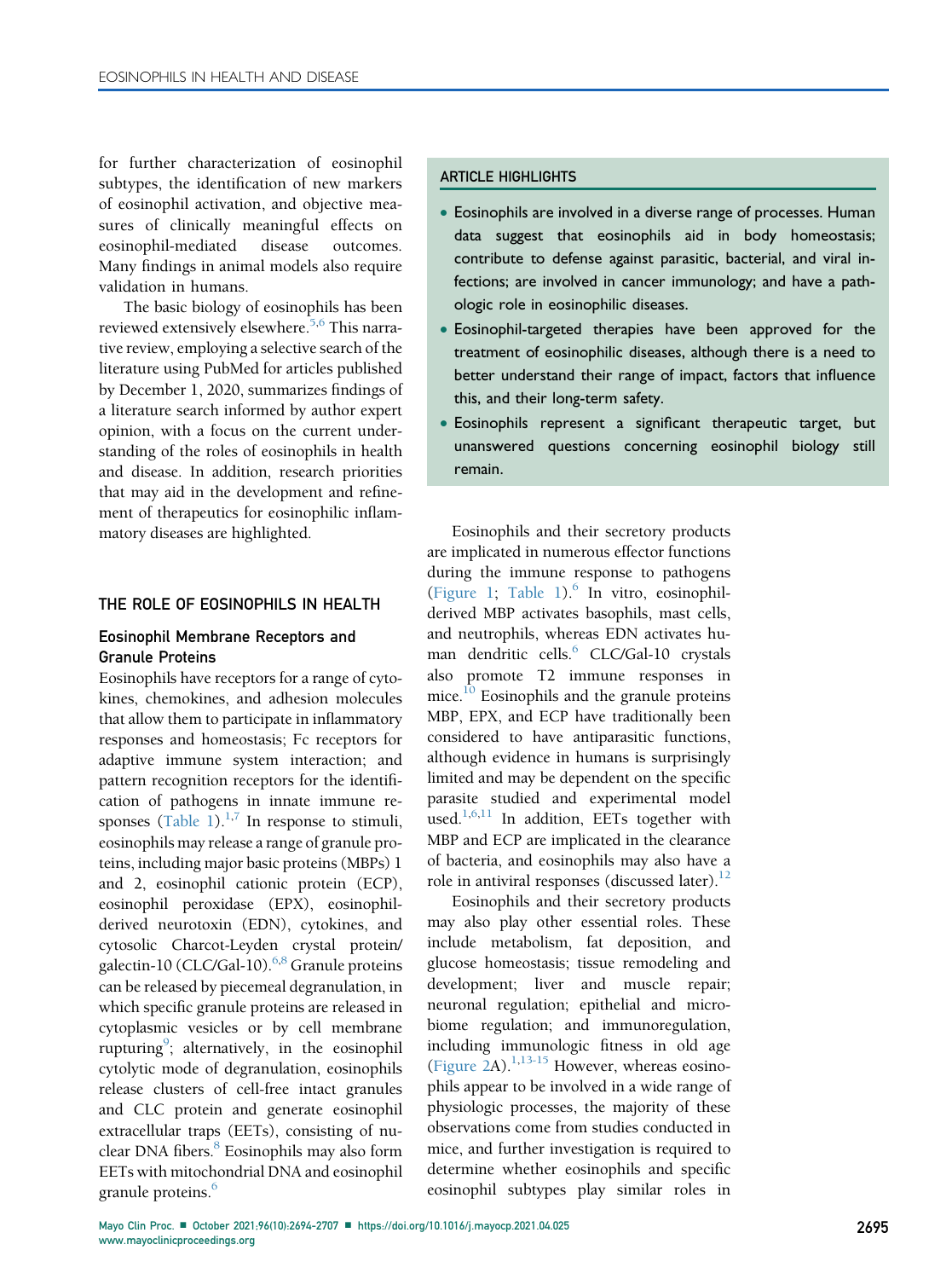| TABLE 1. Eosinophil Products and Receptors <sup>1.7</sup> |                 |                    |                     |                  |            |                        |            |                                                 |  |  |
|-----------------------------------------------------------|-----------------|--------------------|---------------------|------------------|------------|------------------------|------------|-------------------------------------------------|--|--|
| Cytokine                                                  |                 |                    |                     |                  |            |                        |            |                                                 |  |  |
| and<br>growth                                             |                 |                    |                     | Pattern          |            |                        |            |                                                 |  |  |
| factor                                                    | Chemoattractant |                    | Lipid               | recognition      |            |                        | Lipid body |                                                 |  |  |
| receptors                                                 | receptors       | Adhesion receptors | mediator receptors  | receptors        | <b>FcR</b> | Inhibitory receptors   | content    | Granule content                                 |  |  |
| $IL-2R$                                                   | <b>CCRI</b>     | LFAI (CDIIa-CDI8)  | PAF-R               | <b>TLRI</b>      |            | FCaR Siglec-8/Siglec-f | LTC4       | Cationic proteins: MBP, ECP, EDN, EPX           |  |  |
| $IL-3R\alpha$                                             | CCR3            | CR3 (CDIIa-CDI8)   | DP2 PG-R (CRTH2)    | TLR <sub>2</sub> |            | $FCYRII$ PIR-B         | 15-HFTF    | Cytokines: IL-2, IL-3, IL-4, IL-5, IL-6, IL-10, |  |  |
| $IL-4R$                                                   | CCR4            | $CR4$ (CDIIa-CDI8) | DPI PG-R            | TLR3             |            | FC&RII Siglec-7        | PAF        | IL-12, IL-13, IFN $\gamma$ , GM-CSF, TGFB, TNFa |  |  |
| $IL-5R\alpha$                                             | CCR5            | VLA4 (CD49d-CD29)  | EP4 PG-R            | TLR4             |            | FC&RI CD300a           |            | Growth factors: CCL3, CCL5, CCL7,               |  |  |
| $IL-9R$                                                   | CCR6            | CD <sub>44</sub>   | EP2 PG-R            | TLR5             |            | CD300f                 |            | CCL8, CCLI3, CXCLI, CXCLI0,                     |  |  |
| $IL-IOR$                                                  | CCR8            | CD62L              | LTB4R               | TLR6             |            |                        |            | CXCL12 Enzymes: acid phosphatase,               |  |  |
| $IL-I3R$                                                  | CCR9            | <b>PSGLI</b>       | CysLTIR             | TLR7             |            |                        |            | collagenase, arylsulfatase B, catalase, ECP,    |  |  |
| $IL-I6R$                                                  | CXCR2           | CD34               | CysLT <sub>2R</sub> | TLR9             |            |                        |            | EDN, EPX nonspecific esterases                  |  |  |
| (CD4)                                                     | CXCR3           |                    | P2Y2R               | TLR10            |            |                        |            |                                                 |  |  |
| $IL-I7R$                                                  | CXCR4           |                    |                     | <b>NODI</b>      |            |                        |            |                                                 |  |  |
| $IL-23R$                                                  | <b>FPR1</b>     |                    |                     | NOD <sub>2</sub> |            |                        |            |                                                 |  |  |
| $IL-27R$                                                  | C3aR            |                    |                     | $RIG-I$          |            |                        |            |                                                 |  |  |
| $IL-3IR$                                                  | C5aR            |                    |                     | <b>RAGE</b>      |            |                        |            |                                                 |  |  |
| KIT                                                       |                 |                    |                     |                  |            |                        |            |                                                 |  |  |
| IFN <sub>Y</sub> R                                        |                 |                    |                     |                  |            |                        |            |                                                 |  |  |
| $TGF\beta R$                                              |                 |                    |                     |                  |            |                        |            |                                                 |  |  |
| GMRa                                                      |                 |                    |                     |                  |            |                        |            |                                                 |  |  |
|                                                           |                 |                    |                     |                  |            |                        |            |                                                 |  |  |

<span id="page-2-0"></span>

ECP, eosinophil cationic protein (ribonuclease 3); EDN, eosinophil-derived neurotoxin (ribonuclease 2); EPX, eosinophil peroxidase; FPR, formyl peptide receptor; GM-CSF, granulocyte-macrophage colony-stimulating factor; GMR, GM-CSF receptor; GPR, G protein receptor; HETE, hydroxyeicosatetraenoic acid; IFN, interferon; IL, interleukin; ILT, inhibitory leukocyte immunoglobulin-like receptors; LFA, lymphocyte function-associated antigen; LIR, leukocyte immunoglobulin-like receptors; (cys)LT, (cysteinyl) leukotriene; MBP, major basic protein; NOD, nucleotide-binding oligomerization domain-containing protein; PAF, platelet-activating factor; PG, prostaglandi PIR, paired Ig-like receptors; PSGL, P-selectin glycoprotein ligand; RAGE, receptor for advanced glycation end products; TGF, tissue growth factor; TLR, toll-like receptor; TNF, tumor necrosis factor; Tx, thromboxane.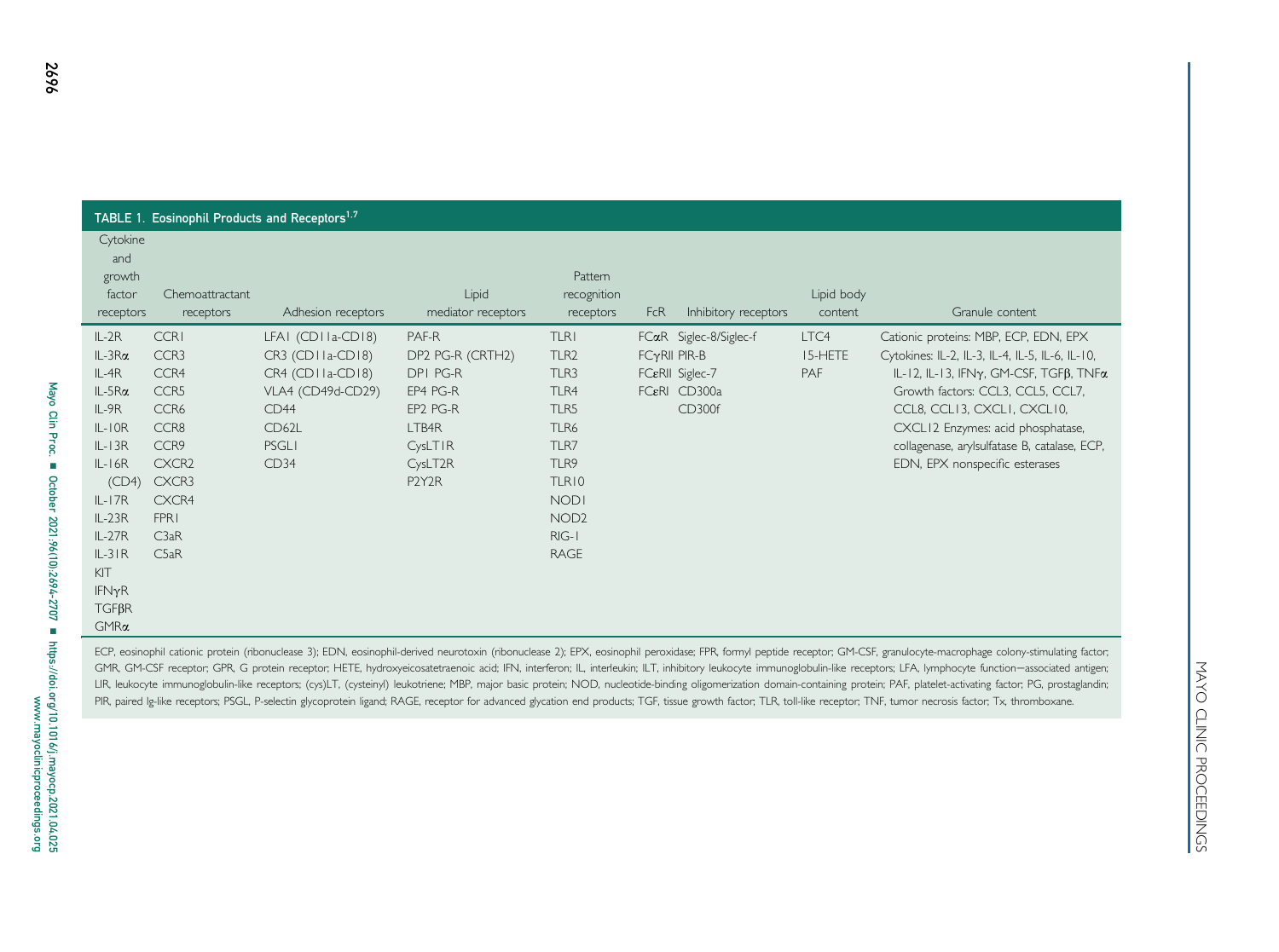<span id="page-3-0"></span>



humans. Indeed, patients treated with eosinophil-targeted therapies have so far not demonstrated any observable disruption of normal homeostatic processes.

## Characterizing Eosinophil Subtypes: The Contributions of Heterogeneity and Plasticity

It has been proposed that eosinophils may be classified into different phenotypes, reflecting their potential roles in tissue processes and immune responses; those suggested include progenitor, short-lived circulatory, and steady-state/resident eosinophils and the proposed E1 and E2 subtypes. $2,3$  $2,3$  Resident eosinophils are thought to contribute to tissue homeostasis in the lungs, adipose tissue, and GI tract, $16$  whereas the E1 and E2 subtypes are both associated with inflammatory responses typically in interstitial and epithe-lial environments.<sup>[2](#page-11-1)</sup> However, because macrophages and possibly other granulocytes (including eosinophils) can interconvert between different states, $17$  it is currently unknown whether these groupings represent distinct eosinophil subtypes or rather a continuum of activation states. Evidence suggests that eosinophil type and function depend on the tissue microenvironment; factors associated with differential changes in eosinophil type include organ location, morphogenetic activity of the tissue (ie, steady state or

developing/remodeling), location within tissue, and immune microenvironment (eg, immune neutral or predominantly T1/T17 or T2 immune signaling). $^2$  Further work is required to determine the drivers of eosinophil subtypes and functions and their responses to eosinophil-targeted therapies.

## EOSINOPHILS IN DISEASE

Eosinophils are implicated in a range of pathologic conditions [\(Figure 2B](#page-4-0)), and elevated blood counts should prompt further evaluation for eosinophilic disease.<sup>1</sup> The upper limit of normal for blood eosinophil counts in a general population is considered to be 400 to 450 cells/ $\mu$ L (to convert to cells  $\times$  10<sup>9</sup>/L,<br>multiply by 0.001), but with adjustment for multiply by 0.001), but with adjustment for factors that cause an increase in blood eosinophil counts, the normal, adult healthy range is appreciated to be lower at 30 to 330 cells/ µL (median, 120 cells/µL in men and 100 cells/ $\mu$ L in women).<sup>18</sup>

Pharmacologic Agents Targeting Eosinophils Whereas glucocorticoids have historically been used to treat eosinophilic inflammatory diseases, several novel therapies have been introduced in recent years that target eosinophils directly or indirectly through the suppression of T2 inflammatory factors  $(Table 2)$ <sup>1,[19-38](#page-11-18)</sup> These include therapies</sup>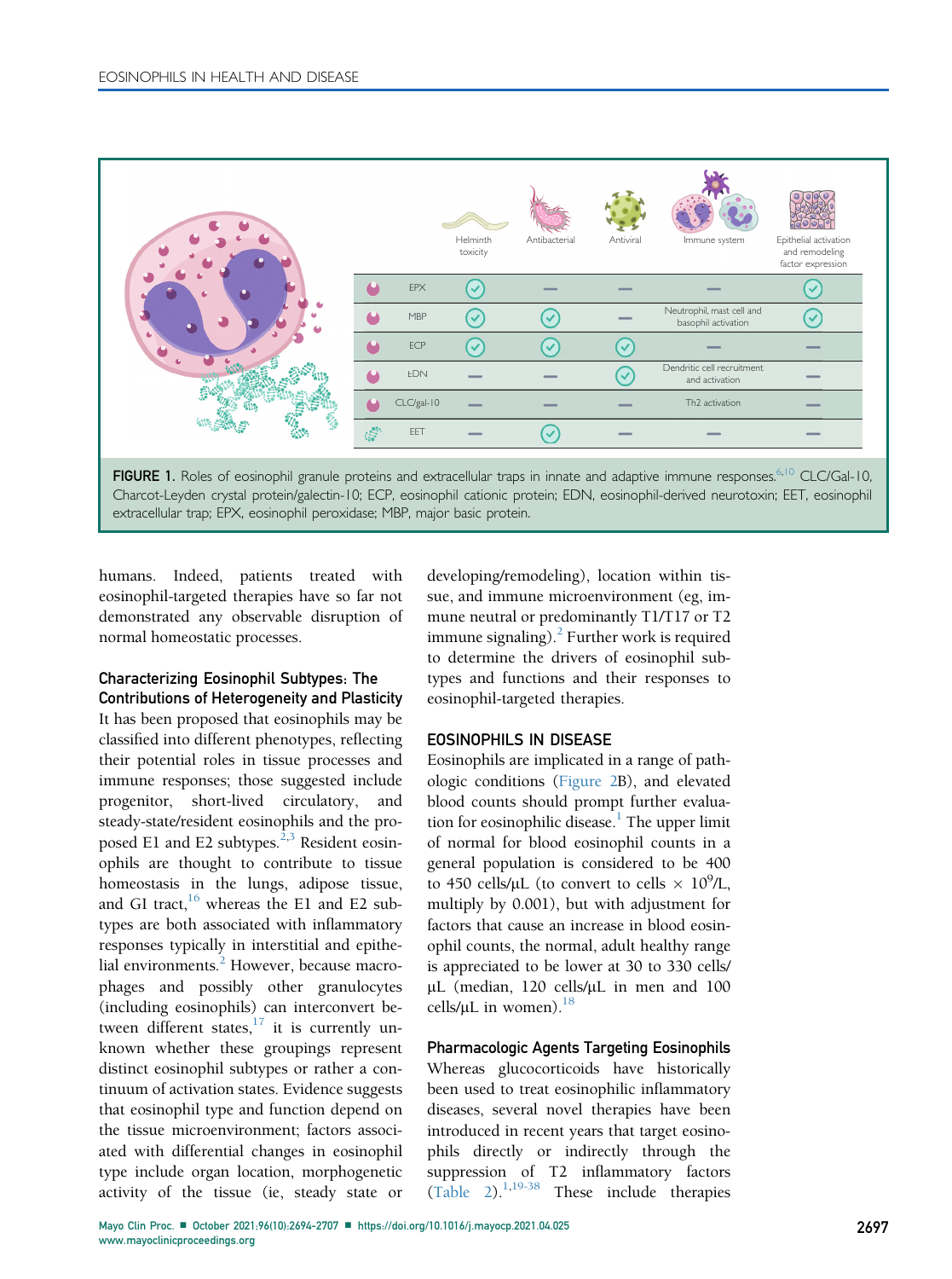<span id="page-4-0"></span>

against immunoglobulin (Ig) E (omalizumab; inhibiting IgE attenuates mast cell degranulation and the release of IL- $5^{25}$  $5^{25}$  $5^{25}$ ), IL-5 (mepolizumab, reslizumab) and the IL-5 receptor

(benralizumab; inhibiting IL-5 and its receptor attenuates eosinophil development, activation, and survival<sup>[39](#page-12-0)</sup>), and IL-4R $\alpha$  (dupilumab; inhibiting IL-4 and IL-13 attenuates B-cell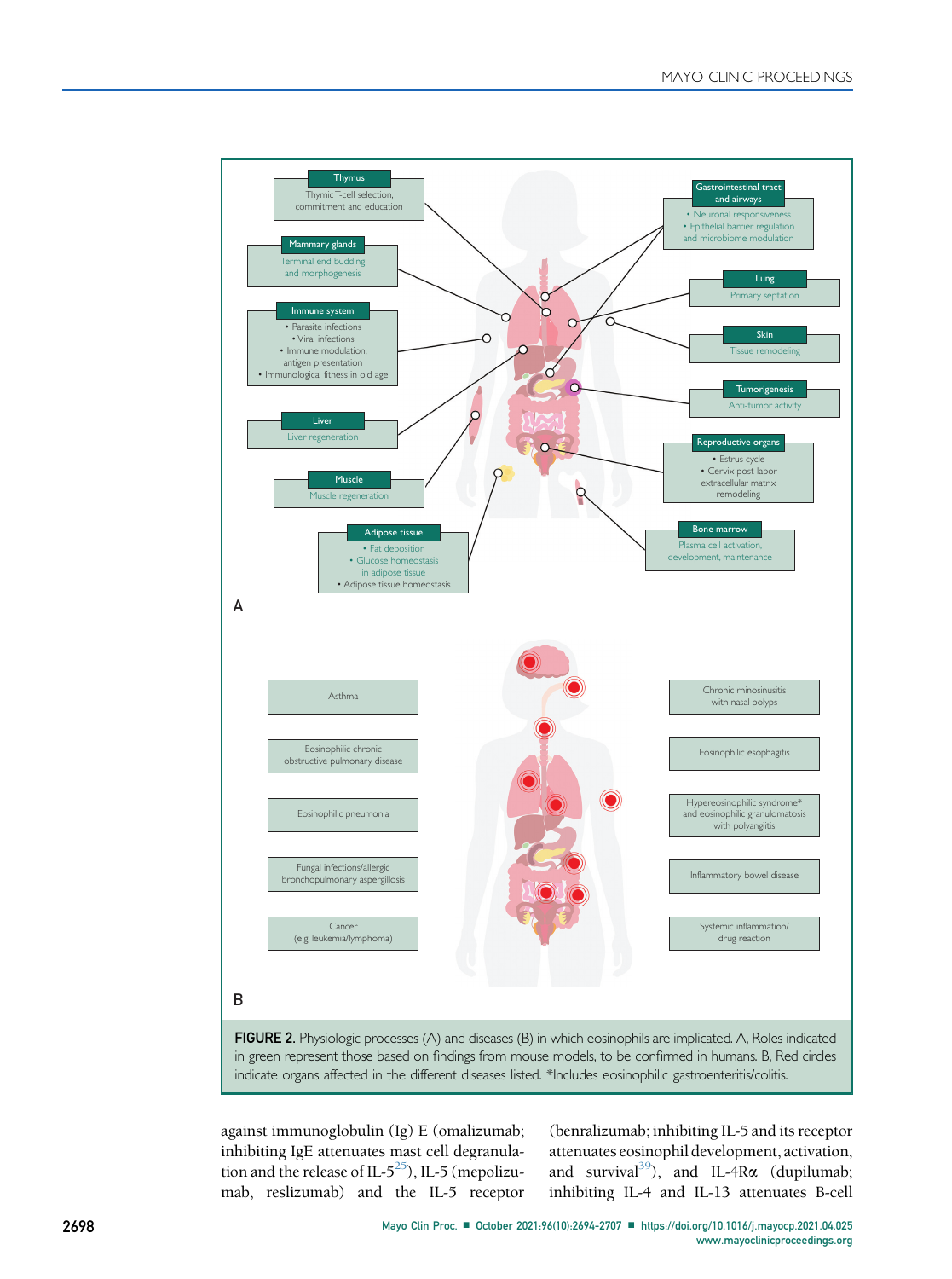<span id="page-5-0"></span>

| TABLE 2. Eosinophil-Targeted Biologics Currently Approved and in Development <sup>1.19-38</sup> |                 |                                                                           |                                                                                                                                                           |  |  |  |  |  |  |
|-------------------------------------------------------------------------------------------------|-----------------|---------------------------------------------------------------------------|-----------------------------------------------------------------------------------------------------------------------------------------------------------|--|--|--|--|--|--|
| <b>Drug</b>                                                                                     | Target          | Approved indications                                                      | Indications in development (stage) <sup>a</sup>                                                                                                           |  |  |  |  |  |  |
| Omalizumab                                                                                      | IgE             | Moderate to severe asthma.<br>CRSwNP (European Union)                     |                                                                                                                                                           |  |  |  |  |  |  |
| Mepolizumab                                                                                     | $II - 5$        | Severe eosinophilic asthma<br>EGPA (United States)<br>HES (United States) | CRSwNP (phase 3)<br>Eosinophilic COPD (phase 3)<br>EoE (phase 2)                                                                                          |  |  |  |  |  |  |
| Reslizumab                                                                                      | $II - 5$        | Severe eosinophilic asthma                                                | HES (phase 2)<br>EoE (phase 3)                                                                                                                            |  |  |  |  |  |  |
| Benralizumab                                                                                    | $IL-5R\alpha$   | Severe eosinophilic asthma                                                | CRSwNP (phase 3)<br>Eosinophilic COPD (phase 3)<br>EGPA (phase 3)<br>HES (phase 3)<br>EoE (phase 3)<br>Eosinophilic gastritis/gastroenteritis (phase 2/3) |  |  |  |  |  |  |
| Dupilumab                                                                                       | $II - 4R\alpha$ | Moderate to severe eosinophilic asthma<br><b>CRSwNP</b>                   | ABPA (phase 3)<br>Eosinophilic COPD (phase 3)<br>EoE (phase 2)                                                                                            |  |  |  |  |  |  |
| <b>RPC4046</b>                                                                                  | $IL-I3$         | <b>None</b>                                                               | EoE (phase 2)                                                                                                                                             |  |  |  |  |  |  |
| AK002                                                                                           | Siglec-8        | None                                                                      | EoE (phase 2/3)<br>Eosinophilic gastritis/gastroenteritis (phase 2)                                                                                       |  |  |  |  |  |  |
| Dexpramipexole                                                                                  | Unknown         | <b>None</b>                                                               | Severe eosinophilic asthma (phase 2)<br>CRSwNP (phase 2)<br>HES (phase 3)                                                                                 |  |  |  |  |  |  |

ABPA, allergic bronchopulmonary aspergillosis; CRSwNP, chronic rhinosinusitis with nasal polyps; COPD, chronic obstructive pulmonary disease; EGPA, eosinophilic granulomatosis with polyangiitis; EoE, eosinophilic esophagitis; HES, hypereosinophilic syndrome; IL, interleukin.

<span id="page-5-1"></span><sup>a</sup>Based on active studies listed on [ClinicalTrials.gov.](http://ClinicalTrials.gov)

IgE class switching, T2 cell maturation, and eosinophil recruitment and degranulation<sup>4,25</sup>).<sup>19-23</sup> Also under development are AK002, which targets siglec-8 (inhibiting mast cell degranulation, eosinophil recruitment, and inflammatory mediators $38$ ); RPC4046, targeting IL-13 (inhibiting IL-13 attenuates B-cell IgE class switching, T2 cell maturation, and eosinophil recruitment<sup>4,[25](#page-11-19)</sup>); and dexapramipexole, for which the mechanism of action is unknown.<sup>1</sup>

Eosinophil-targeting therapies have demonstrated a favorable safety profile vs placebo across a range of eosinophilic inflammatory diseases, with no evidence of an increased incidence of infection or malig-nant neoplasms.<sup>[19-22,](#page-11-18)[24](#page-11-20)[,27](#page-11-21)</sup> In addition, longterm results in patients with asthma treated with anti-IL-5 treatments for up to 4.5 years are consistent with the results of shorter randomized clinical trials. $40,41$  $40,41$  The results of short-term antibody depletion of IL-5 in mice and primates as well as studies of

mouse models in which eosinophils are ablated also do not appear to indicate adverse effects on health or significant differences to wild-type mice in responses to patho-gens.<sup>[42-46](#page-12-4)</sup> Efficacy data for eosinophiltargeting therapies in specific diseases are discussed in greater detail in the following.

#### Eosinophilic Asthma

Asthma is an inflammatory airway disease frequently characterized by airway eosino-philia.<sup>[47](#page-12-5)</sup> Eosinophils are implicated in several pathologic processes including epithelial damage, smooth muscle hypertrophy, neural plasticity, and impaired tissue repair processes, promoting chronic airway remodeling and airflow obstruction.<sup>[3](#page-11-2)[,14](#page-11-22)</sup> In addition, elevated blood eosinophil counts are positively correlated with increased disease severity, worse disease control, and increased risk of severe exacerbations.<sup>[48](#page-12-6)[,49](#page-12-7)</sup>

Most patients achieve adequate symptom control with inhaled glucocorticoid-based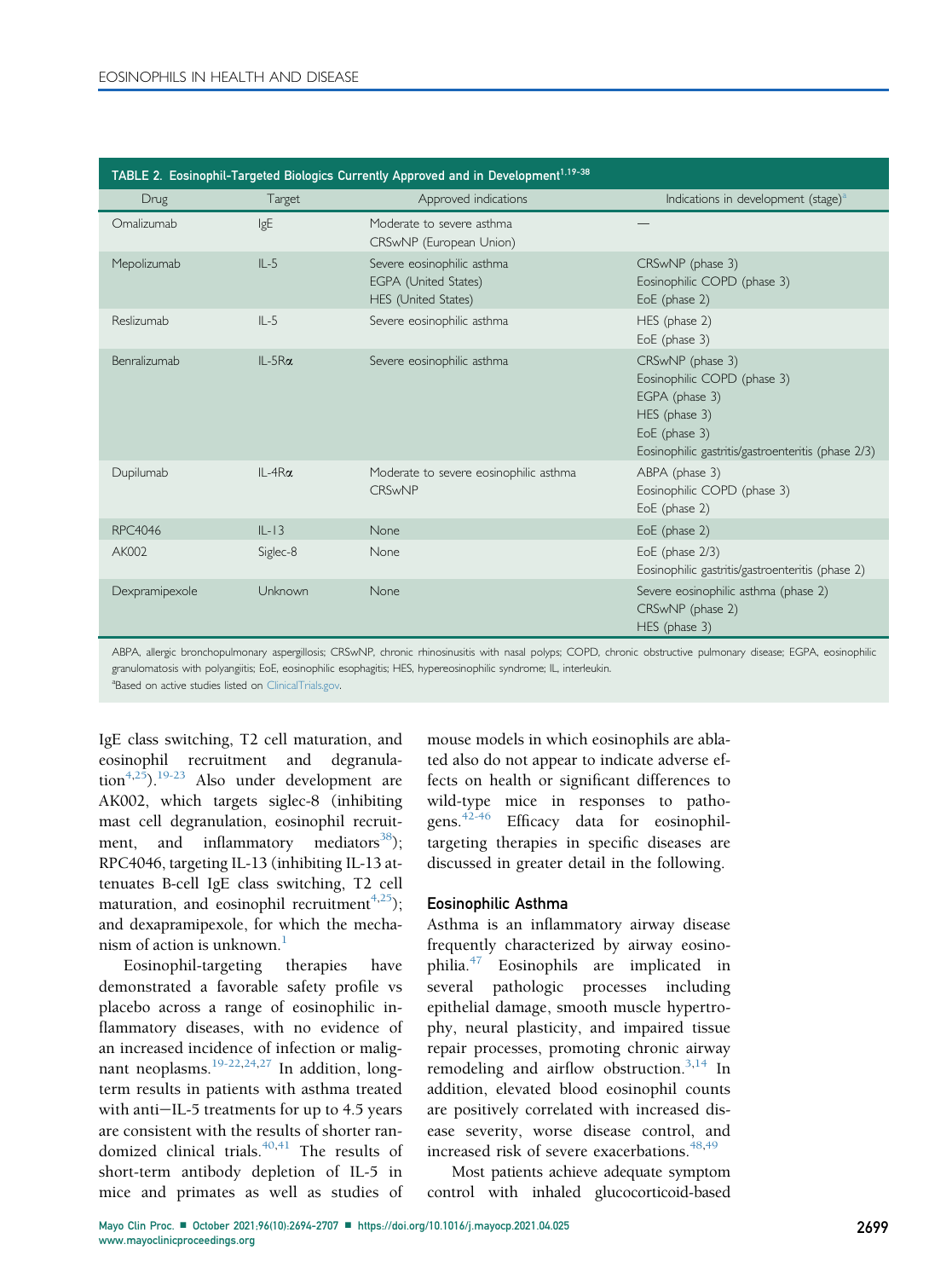treatment.<sup>47</sup> However, a proportion of patients continue to experience persistent and severe disease despite adherence to inhaled glucocorticoid-containing treatment regimens, leading to frequent exacerbations requiring treatment with oral glucocorticoids.<sup>47</sup> In patients with severe eosinophilic asthma, mepolizumab, reslizumab, benralizumab, and dupilumab have been shown to reduce exacerbation frequency and symptom burden and to improve quality of life, with similar results for omalizumab in patients with allergic asthma.<sup>19-23</sup> This highlights the importance of eosinophils in the disease. In addition, T2 eosinophilic inflammation, typically identified by sputum counts of 2% and higher and/or blood counts of 150 cells/µL and higher, is an established predictor of asthma exacerbation risk and responsiveness to glucocorticoid and eosinophil-targeted therapy. $48,50,51$  $48,50,51$  $48,50,51$ 

Future Research. Despite the success of biologic therapies, a subset of patients with severe eosinophilic asthma continue to have uncontrolled symptoms and exacerbations.[19-22](#page-11-18) Although this may partly relate to the presence of nonasthma comorbidities, $52$ further investigation of the processes driving ongoing disease activity in these patients may help elucidate new mechanisms beyond T2 signaling in asthma. Accordingly, renewed attention should be given to how airway tissue-resident and circulating eosinophils differ and how the local airway tissue environment influences eosinophil phenotype and function. Studies have suggested that tissue-resident eosinophils differ in their responsiveness to IL-5 stimulation, surface marker expression, and effector functions and may account for the persistence of tissue eosinophilia despite treatment with anti-IL-5 agents. $^{16}$  $^{16}$  $^{16}$  It would also be of interest to characterize both blood and sputum eosinophils, including activation statuses, and gene array profiles in patients who are either responders or nonresponders to eosinophil-targeted treatment. A retrospective analysis  $(n=508)$ found that patients with both systemic eosinophilia  $(>400 \text{ cells/µL})$  and airway eosinophilia ( $\geq$ 3%) were more likely to have worse lung functions, symptoms, and quality of life evaluations vs those with only sputum or systemic eosinophilia,  $53$  possibly as a result of distinct disease mechanisms. Further clarification of the mechanisms involved may lead to novel therapies to address existing unmet needs.

Finally, the development of improved clinical biomarkers to better predict a patient's response to treatment is essential. Both CLC/Gal-10 and MBP-1 in induced sputum are candidate biomarkers of eosinophilic airway inflammation,<sup>54</sup> and EPX has been investigated as a biomarker of eosinophil activation in induced sputum.<sup>55</sup> However, ECP and EDN levels in blood do not appear to have an advantage over blood eosinophil counts alone in predicting responses to treatment with anti-IL-5 agents in patients with severe eosinophilic asthma.<sup>[56](#page-12-14)</sup>

#### Other Chronic Respiratory Disorders

The role of eosinophils in several other chronic respiratory disorders including CRSwNP, allergic fungal airway disease, and chronic idiopathic eosinophilic pneumonia is still under investigation. Eosinophils have also been identified as drivers of exacerbations in a subset of patients with chronic obstructive pulmonary disease  $(COPD)$ ,<sup>[51](#page-12-9)</sup> and the presence of eosinophilia in COPD is a biomarker of beneficial responses to inhaled glucocorticoids. $51$ 

Research is now underway to assess the potential benefit of eosinophil-targeted therapy for chronic respiratory disorders [\(Table 2](#page-5-0)). Both omalizumab and dupilumab have been shown to have beneficial effects in patients with CRSwNP, $^{24,25}$  $^{24,25}$  $^{24,25}$  $^{24,25}$  as has mepolizumab. $^{26}$  $^{26}$  $^{26}$  Similarly, a post hoc analysis of data from the MENSA trial in patients with asthma indicated that individuals with sensitization to particular fungal allergens had more pronounced reductions in the rate of exacerbations than those sensitized to aeroallergen or both fungal allergens and aeroallergens, suggesting that mepolizumab may be beneficial for patients with eosinophilic fungal airway disease.<sup>[57](#page-12-15)</sup> In addition, a case series of 20 patients with allergic bronchopulmonary aspergillosis provided evidence that mepolizumab is associated with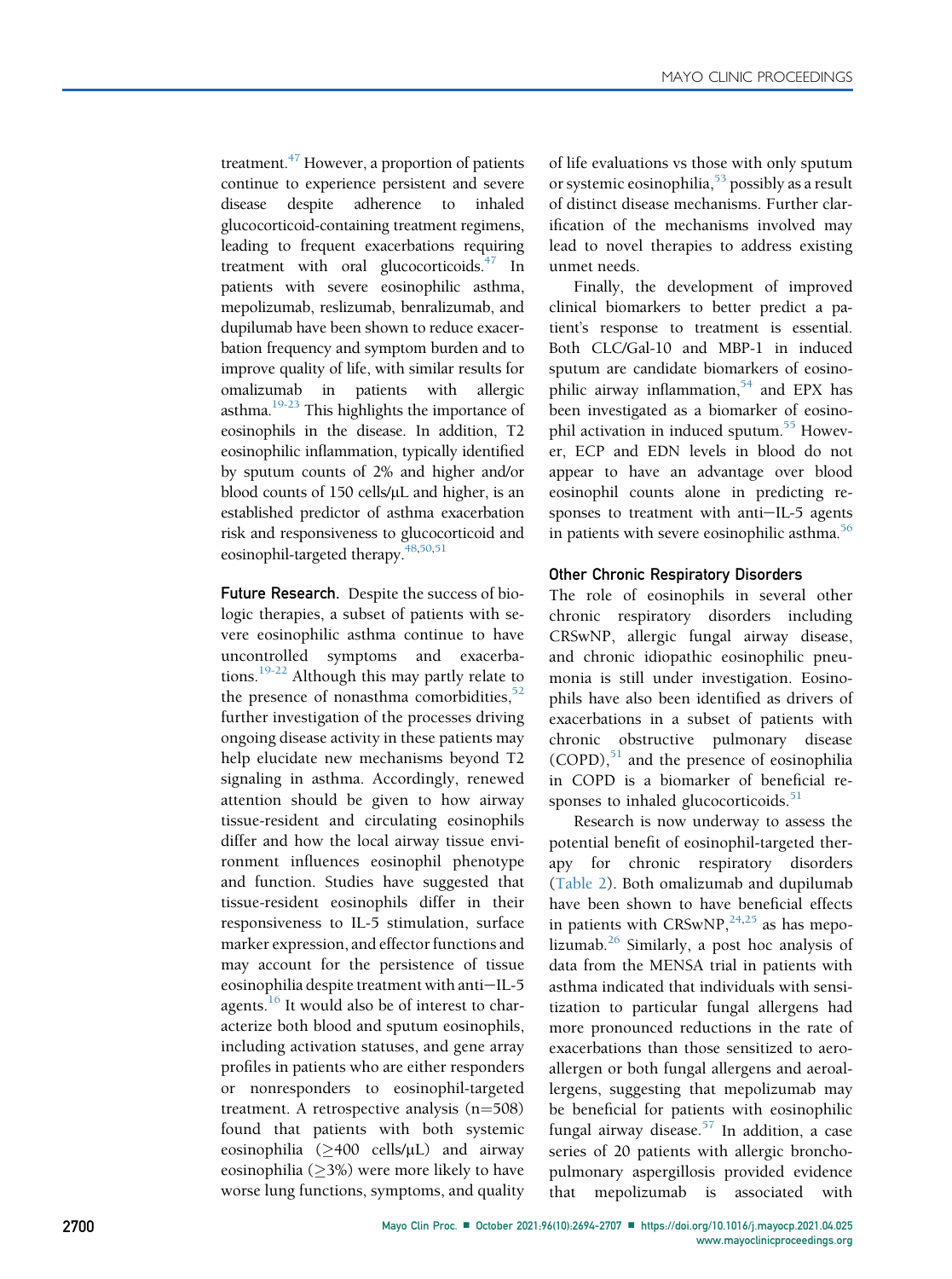reductions in the use of oral glucocorticoids and the rate of exacerbations and improvements in asthma control and quality of life.[58](#page-12-16) In eosinophilic COPD, both mepolizumab and benralizumab have been demonstrated to reduce rates of exacerbations, $27,28$  $27,28$  $27,28$ although for benralizumab only among patients with 3 or more exacerbations in the previous year or receiving triple therapy. Results from a retrospective study of mepolizumab have suggested that it may reduce relapses and lesions in patients with chronic idiopathic eosinophilic pneumonia. $59$ 

Future Research. A common feature in many airway diseases is the excessive production of mucus. Although CLC/Gal-10 protein functions intracellularly in eosinophil cationic ribonuclease secretion and granulogenesis, $60$  recent data have implicated extracellular CLC/Gal-10 crystals, in addition to EPX, in the formation and maintenance of mucus plugs. $10,61$  $10,61$  In addition, the concentration of CLC/Gal-10 in nasal secretions appears predictive of glucocorticoid responses in patients with CRSwNP, $62$  although further determination of the utility of CLC/ Gal-10 as a biomarker in clinical practice and target for treating mucus plugs is required. In the case of fungal infections, data are required on the in vitro effects of eosinophils on fungi and vice versa, especially Aspergillus fumigatus, and the extent to which eosinophils are protective or tissue damaging.

## Hypereosinophilic Disorders

Both EGPA and HES are rare diseases characterized by tissue and blood eosinophilia and eosinophil-driven multisystem organ damage and dysfunction.<sup>[63,](#page-12-21)[64](#page-12-22)</sup> The variable nature of these diseases and their clinical overlap can make diagnosis challenging.<sup>63[,65](#page-12-23)</sup> Most patients with EGPA $^{64,65}$  $^{64,65}$  $^{64,65}$  experience sinusitis, asthma, and pulmonary infiltrates, with neuropathy and vasculitis also common,  $64,65$  $64,65$  whereas HES can have broad organ involvement that produces hematologic, dermatologic, pulmonary, cardiovascular, and neurologic manifestations and, without asthma, vasculitis or antineutro-phil cytoplasmic antibody positivity.<sup>[63](#page-12-21)</sup> Subtypes of HES include myeloproliferative,

lymphoproliferative, familial, and idiopathic  $HES.<sup>63</sup>$ 

As with many eosinophilic inflammatory diseases, systemic administration of glucocorticoids has historically been the mainstay of EGPA and HES treatment.<sup>[63,](#page-12-21)[64](#page-12-22)</sup> However, studies showing the efficacy of treatment with anti-IL-5 agents in these diseases, while reducing the patient's exposure to glucocorticoid-related adverse effects, represent a significant breakthrough for patients with EGPA and HES. In the phase 3 MIRRA study, patients with EGPA receiving mepolizumab had significantly more weeks in remission and lower use of oral glucocorticoids vs placebo. $^{29}$  $^{29}$  $^{29}$  A post hoc analysis of the MIRRA study also concluded that 78% to 87% of patients with EGPA experienced some clinical benefit with mepolizumab with regard to time in remission, use of oral glucocorticoids, and disease relapses compared with 32% to 53% with placebo. $66$ Similarly, in an open-label pilot study, benralizumab reduced EGPA exacerbations and permitted oral glucocorticoid dose reductions. $30$  In patients with HES, mepolizumab decreased disease flares by 50% and reduced blood eosinophil counts vs placebo in a phase 3 study, $31$  whereas a phase 2 study with benralizumab demonstrated that 90% of patients achieved a reduction of 50% or more in absolute eosinophil count after 3 months vs 30% of patients receiving placebo.[32](#page-11-28) Additional placebo-controlled trials are also underway to investigate the effects of reslizumab and benralizumab in both dis-eases.<sup>[1](#page-11-0)</sup> Overall, these results highlight the central role of eosinophils in EGPA and HES.

Future Research. The identification of clinically useful biomarkers to aid in diagnosis, prognosis, and treatment decisions in EGPA and HES is required, as is additional investigation into factors affecting their clinical presentation. $<sup>1</sup>$  $<sup>1</sup>$  $<sup>1</sup>$  In particular, cardiac disease and</sup> thrombophilia can be serious complications in HES,<sup>[63](#page-12-21)</sup> although they do not affect all patients. In addition, one form of EGPA is highly eosinophilic without clear evidence of vasculitis, antineutrophil cytoplasmic antibody negative, and difficult to distinguish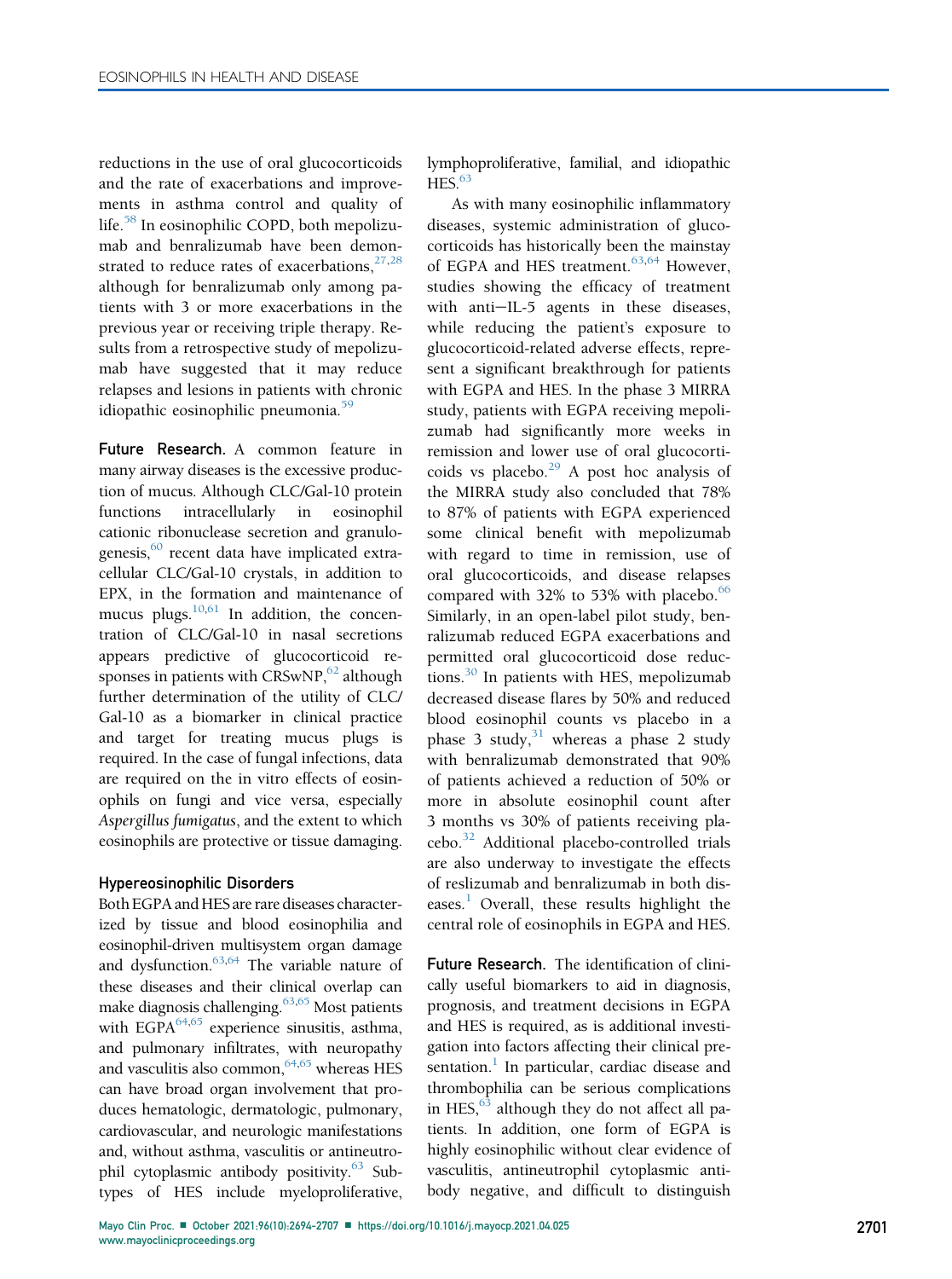from HES, whereas another form is associated with vasculitis and has features similar to granulomatosis with polyangiitis. $67$  Consequently, some patients with EGPA may benefit more from treatment with broader immunosuppressive therapy that also targets non-T2 pathways or anti-IL-5 therapy. Placebo-controlled studies of rituximab and the comparative efficacy of treatment strategies in different disease subtypes are ongoing. Therefore, insights into the molecular mechanisms underlying clinical manifestations and variability in disease presentation between patients would be valuable.

#### Eosinophilic Disorders of the GI Tract

Eosinophilic inflammation can also be a driving factor in a variety of eosinophilic GI disorders that can have varying disease presentations dependent on the affected area of the GI tract[.68](#page-12-26) Such diseases include eosinophilic esophagitis (EoE), eosinophilic gastroenteritis, and eosinophilic colitis, manifestations also present in EGPA and HES.<sup>63[,64](#page-12-22)</sup>

In 2 separate trials of mepolizumab and reslizumab in EoE, esophagus eosinophil counts were reduced but reductions in symptoms were not significantly different from those seen in patients treated with placebo.<sup>33[,34](#page-12-27)</sup> This may be due to a range of factors including the lack of agreed regulatory end points for EoE when these trials were conducted, the variability in disease assessments between clinical trial centers, the potentialimportance of noneosinophil cells such as mast cells in GI disease, and the continued persistence of esophageal eosinophils at the diagnostic threshold of 15 cells or more per high-power field in approximately 50% of patients.<sup>33[,34](#page-12-27)</sup> More recently, dupilumab, RPC4046, and AK002 have shown promise in treating EoE and reducing dysphagia and esophageal intraepithelial eosinophil counts vs placebo, although further work is needed to demonstrate the efficacy and safety of these approaches in EoE. $35-37$  In eosinophilic gastritis and duodenitis, a phase 2 trial has demonstrated that AK002 vs placebo reduced GI eosinophil counts and improved symptoms.<sup>[38](#page-12-1)</sup>

Future Research. Outstanding questions, including the role of eosinophil infiltration

into GI tissues, the effect of eosinophil degranulation, and the specific pathogenic mechanisms contributing to eosinophilic GI diseases, remain. Further insights into these processes may lead to improved treatment options. In addition, some patients with eosinophil-associated GI symptoms do not have eosinophilia in the GI mucosa despite peripheral eosinophilia (unpublished data, Wardlaw, December 2020), suggesting that these patients may have a pathologic process different from that of patients with GI mucosal eosinophilia, although the reasons for this remain to be elucidated. Finally, the development of biomarkers to indicate active disease would be clinically useful.

## Tumor Immunology

Although our current understanding is limited, available data suggest a pleiotropic role for eo-sinophils in the tumor microenvironment.<sup>[69](#page-12-29),[70](#page-12-30)</sup> Eosinophils have been found in several tumor types with differing implications for overall survival; $69$  in patients with melanoma and breast, colorectal, soft tissue, and gastric cancers, high expression of siglec-8/EPX/ CLC-Gal-10 is associated with improved overall survival, whereas high expression of these biomarkers in lung and ovarian cancer is associated with diminished survival.<sup>69</sup> Absolute blood eosinophil counts are also positively correlated with metastatic melanoma and Hodgkin lymphoma survival.<sup>70</sup> Early animal studies have suggested that eosinophils may mediate tumor rejection by normalizing tumor vessels and enhancing infiltration of  $CD8<sup>+</sup>$ T cells and that eosinophil survival may be prolonged in the tumor microenvironment despite reductions in blood and bone marrow eosino-phils by anti-IL-5 antibodies.<sup>71[,72](#page-12-32)</sup> IL-5 is rarely present in tumors, and alternative eosinophil survival pathways (such as granulocytemacrophage colony-stimulating factor) may be implicated instead.<sup>[73](#page-12-33)</sup> In addition, mouse models of hepatocellular carcinoma and breast cancer demonstrated that eosinophil-mediated tumor control is dependent on tumor cell expression of the alarmin IL-33, whereas in lung metastasis, IL-33 promotes tumor growth by inhibiting cytolytic natural killer cells.<sup>[70](#page-12-30),[74](#page-12-34)</sup>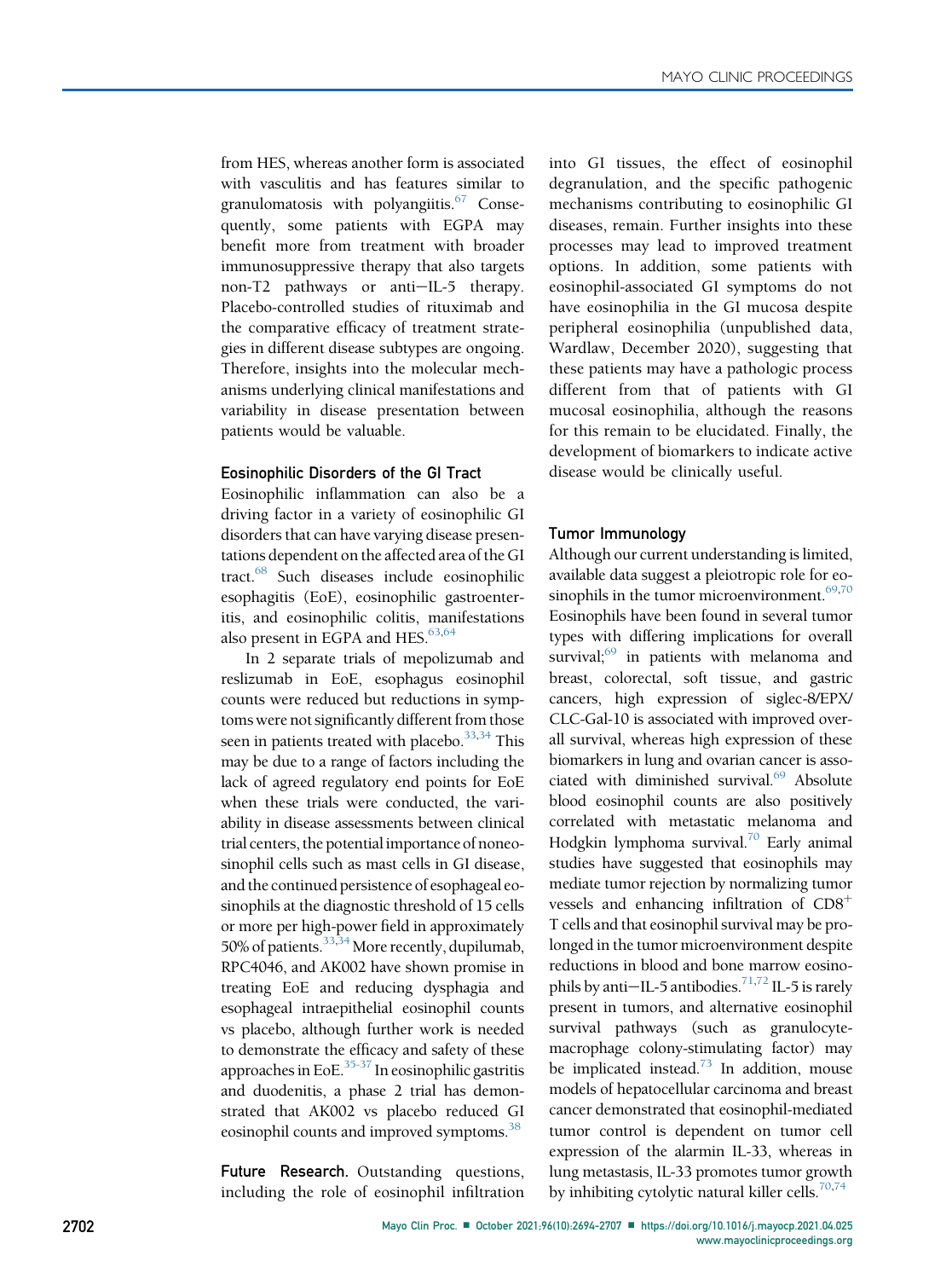**Future Research.** It is important to improve our understanding of the presence and function of eosinophils within different tumor types, the role of heterogeneous stromal microenvironments in driving eosinophil responses, and whether systemic eosinophil suppression with anti-IL-5 agents alters long-term cancer risk. Current evidence for mepolizumab and reslizumab suggests no increased risk of cancer when these drugs were used for up to 4.5 years. $40,41$  $40,41$  However, as tumor types may have variable latencies, further investigation is needed. New therapies designed to selectively activate or to reprogram eosinophils to tumor-destructive phenotypes may also be valid approaches.

## Antiviral Responses

Several lines of evidence suggest that eosinophils contribute to antiviral immune responses.[12](#page-11-11) Human eosinophils are involved in viral clearance, $12,75$  $12,75$  an effect that may be defective in patients with asthma and may contribute to virus-induced asthma exacer-bations.<sup>[12,](#page-11-11)[75](#page-13-0)</sup> In addition, several eosinophil proteins, the ribonucleases EDN (ribonuclease 2) and ECP (ribonuclease 3), have antiviral properties that attenuate respiratory syncytial virus titers in vitro, and eosinophilderived nitric oxide acts against parain-fluenza virus.<sup>[12](#page-11-11)</sup> Further indirect evidence of an antiviral role for eosinophils in humans was found in a study of patients with mild experimentally induced rhinovirus 16 infections.[76](#page-13-1) In these patients, pretreatment with mepolizumab reduced eosinophil activation and continuing treatment resulted in an increase in rhinovirus titers alongside decreased eosinophil counts.<sup>[76](#page-13-1)</sup> The clinical significance of increased viral titers in the setting of anti-IL-5-mediated eosinophil depletion remains unclear because these agents also reduce asthma exacerbations overall, and their use is not associated with increased severity of infections from respiratory viruses. However, evidence also suggests that eosinophils may have an indirect effect in modifying toll-like receptor 7 expression by bronchial epithelial cells, reducing innate immune responses to viral infection.<sup>[77](#page-13-2)</sup>

Future Research. The role of eosinophils in antiviral responses and whether patients receiving antieosinophil therapies have increased susceptibility to viruses remain to be elucidated. Most recently, there has been interest in the role of eosinophils in COVID-19, although alterations in peripheral eosinophil counts are likely to be indicative of overall disease status and have not been causally implicated in viral control. In addition, asthma does not appear to be a risk factor for severe COVID-19.[78](#page-13-3) Nonetheless, additional studies are needed to uncover the interplay of eosinophils with coronavirus and other viral infections.

## THE FUTURE OF EOSINOPHIL RESEARCH

Future investigations of the basic science of eosinophils are likely to provide valuable insights to help refine diagnostic and management strategies for patients with eosinophilic inflammatory diseases. Defining specific homeostatic and pathogenic eosinophil subtypes and signals in local tissue environments in addition to organ-specific disease markers may lead to novel targeted therapies. The identification of novel biomarkers to help identify those patients most likely to respond to treatment is also a key area for future research. In addition, the use of anti-IL-5/IL-5R and IL-4/IL-13-targeted therapeutics may also provide additional insights into the roles of eosinophils in disease, with the effect of complete eosinophil depletion yet to be determined. Finally, the potential use of bispecific antibodies against multiple T2 targets may allow further disease improvements in patients with eosinophilic disease.<sup>79</sup>

Although animal models have provided evidence of potential homeostatic roles for eosinophils in human health, there remains a need to better understand how results from animal studies translate into humans. Currently, differences in progenitor origin, granule ultrastructure and content, surface receptors, mechanism of activation, secretion, and degranulation between eosinophils in humans and eosinophils in other species may limit the translatability of animal models, specifically mice to humans.<sup>[80](#page-13-5)</sup> This is particularly important when examining the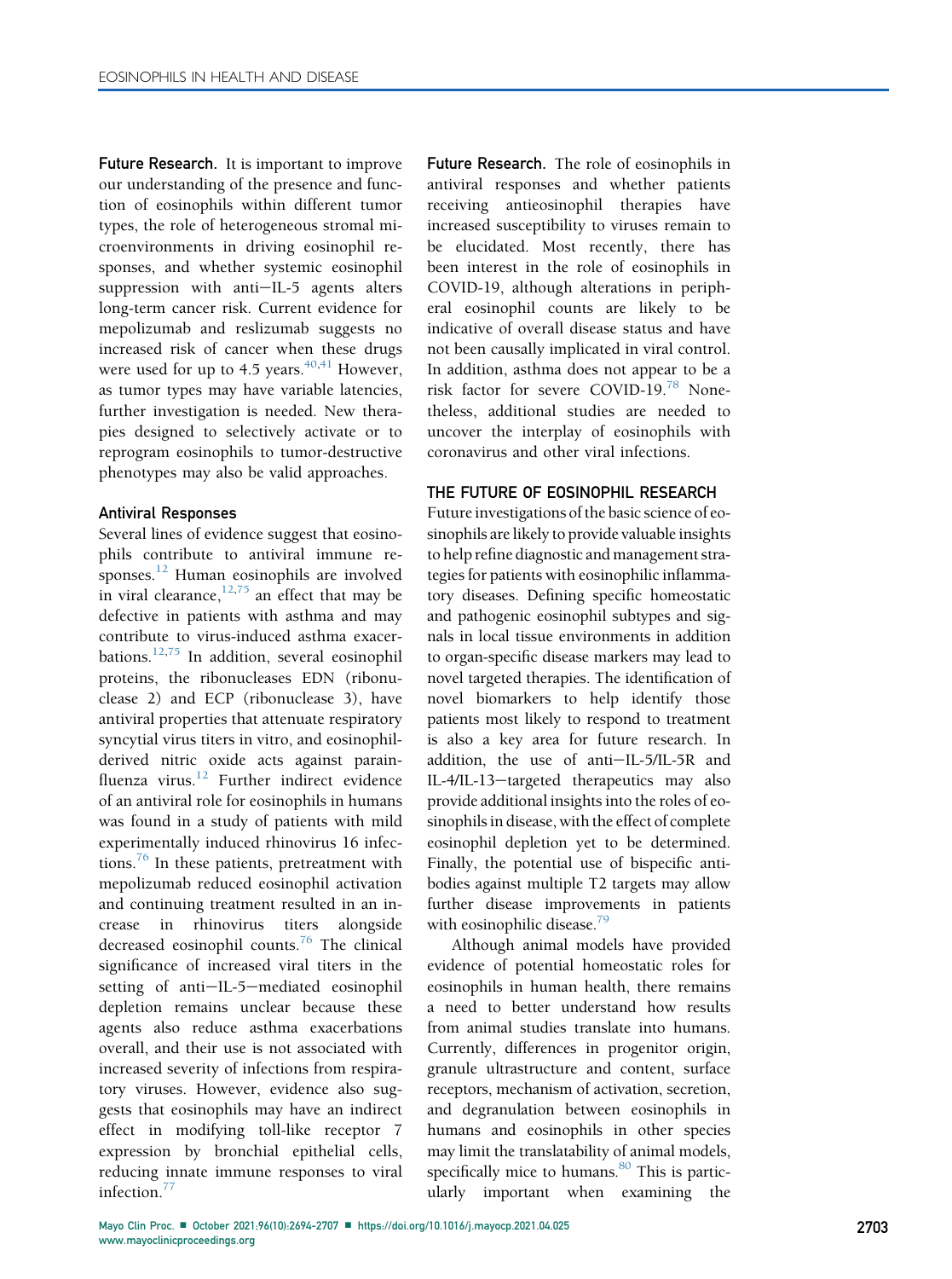potential role of eosinophil granule proteins and receptors as markers of disease as proteins such as CLC/Gal-10 are abundant in hu-man eosinophils but absent in mice.<sup>[6](#page-11-5)</sup> Improved animal models (eg, humanized) and other research tools may help advance understanding of the unique multifunctionality of eosinophils and their potential subtypes.

#### **CONCLUSION**

Eosinophils are involved in a diverse set of biologic processes, contributing to both normal physiologic homeostasis and disease pathology. There remains a continuing need to further investigate the homeostatic roles of eosinophils and eosinophil-mediated processes across different tissues as this is likely to provide further important insights into their actions under disease conditions. Such advances in understanding the pathophysiologic mechanisms of these diseases may enable improved diagnosis and ultimately lead to the development of novel therapeutics for eosinophilic inflammatory diseases.

#### ACKNOWLEDGMENTS

Editorial support (in the form of writing assistance, including preparation of the draft manuscript under the direction and guidance of the authors, collating and incorporating authors' comments for each draft, assembling tables and figures, grammatical editing, and referencing) was provided by Laura Gardner, PhD, CMPP, at Fishawack Indicia Ltd, United Kingdom, part of Fishawack Health, and was funded by GlaxoSmithKline.

Abbreviations and Acronyms: ANCA, antineutrophil cytoplasmic antibody; CLC/Gal-10, Charcot-Leyden crystal protein/galectin-10; COPD, chronic obstructive pulmonary disease; CRSwNP, chronic rhinosinusitis with nasal polyps; ECP, eosinophil cationic protein; EDN, eosinophil-derived neurotoxin; EET, eosinophil extracellular trap; EGPA, eosinophilic granulomatosis with polyangiitis; EoE, eosinophilic esophagitis; EPX, eosinophil peroxidase; GI, gastrointestinal; HES, hypereosinophilic syndrome; Ig, immunoglobulin; IL, interleukin; MBP, major basic protein;  $T2$ , type  $2$ 

Affiliations (Continued from the first page of this article.): Health and Science University, Portland (M.G.D.); Guy's Severe Asthma Centre, Guy's and St Thomas' NHS

Trust, London, United Kingdom (D.J.J.); Asthma UK Centre, School of Immunology & Microbial Sciences, King's College London, London, United Kingdom (D.J.J.); Institute for Lung Health, University of Leicester, Leicester, United Kingdom (A.J.W.); the Department of Cancer Immunology and Virology, Dana-Farber Cancer Institute, Boston, MA (S.K.D.); the Division of Allergy and Immunology, Department of Medicine, Northwestern University Feinberg School of Medicine, Chicago, IL (S.B.); the Department of Respiratory Medicine, CHU Liege, GIGA I(3), Research Group, University of Liege, Belgium (F.S.); the Immunoallergology Unit, Azienda Ospedaliero-Universitaria Careggi, University of Florence, Florence, Italy (A.Ma.); the Department of Respiratory Diseases, C2VN INSERM INRAE Aix-Marseille University, Marseille, France (P.C.); the Respiratory Therapeutic Area, GSK, Research Triangle Park, NC (C.M.P.); the Respiratory Medical Franchise, GSK, Brentford, United Kingdom (P.H.); the Division of Allergy and Inflammation, Beth Israel Deaconess Medical Center, Harvard Medical School, Boston, MA (P.F.W.); and the Division of Rheumatology, Department of Medicine, and Division of Clinical Epidemiology, Department of Biostatistics, Epidemiology, and Informatics, University of Pennsylvania, Philadelphia (P.A.M.).

Potential Competing Interests: M.E.W. has received grants and personal fees from Novartis and Sanofi; personal fees from Regeneron, Genentech, Sentien, Restorbio, Equillium, Genzyme, and Cohero Health; grants, personal fees, and nonfinancial support from Teva, Boehringer Ingelheim, and AstraZeneca; and grants and personal fees from GlaxoSmithKline (GSK), outside the submitted work. A.Mu. is a consultant/advisory board member for GSK, Augmanity Nano Ltd, Electra-TAU, and AstraZeneca. S.J.A. is a consultant for GSK; is a co-founder, chief scientific officer, and board member of and consultant for EnteroTrack, LLC and holds equity in it; is entitled to a share of royalties from the University of Illinois at Chicago/ University of Colorado in conjunction with licensing of intellectual property to EnteroTrack, LLC; and is a patent holder of a patent issued to Find Therapeutics and 3 patents licensed to EnteroTrack, LLC. M.G.D. is a consultant for GSK. D.J.J. has received personal fees from Novartis, Sanofi, Teva, Boehringer Ingelheim, GSK, and AstraZeneca. A.J.W. has received honoraria from AstraZeneca, GSK, and Pulmocide for advisory boards and research grants from Pulmocide and owns stocks/shares in GSK. S.K.D. has received research funding from Novartis, Eli Lilly, and Bristol-Myers Squibb and is a co-founder and member of the scientific advisory board for Kojin Therapeutics. S.B. reports no conflicts of interest. F.S. has received speaker's fees from Teva, AstraZeneca, Chiesi, Novartis, and GSK and consultancy fees from AstraZeneca, Chiesi, GSK, and Novartis. A.Ma. has received speaker's fees from AstraZeneca, Novartis, and GSK and honoraria for attending advisory board meetings with Sanofi, AstraZeneca, GSK, Novartis, and Chiesi. P.C. has acted as a consultant for Boehringer Ingelheim, GSK, ALK, AstraZeneca, Novartis, Teva, Chiesi, Sanofi, and SNCF; participated in advisory board meetings for Boehringer Ingelheim, GSK, Circadia, AstraZeneca, Novartis, Teva, Chiesi, and Sanofi; has received lecture fees from Boehringer Ingelheim, GSK, AstraZeneca, Novartis, Teva, Chiesi, Boston Scientific, and ALK; and has received industry-sponsored grants from Roche, Boston Scientific, Boehringer Ingelheim, Centocor, GSK, Astra-Zeneca, ALK, Novartis, Teva, and Chiesi. C.M.P. and P.H. are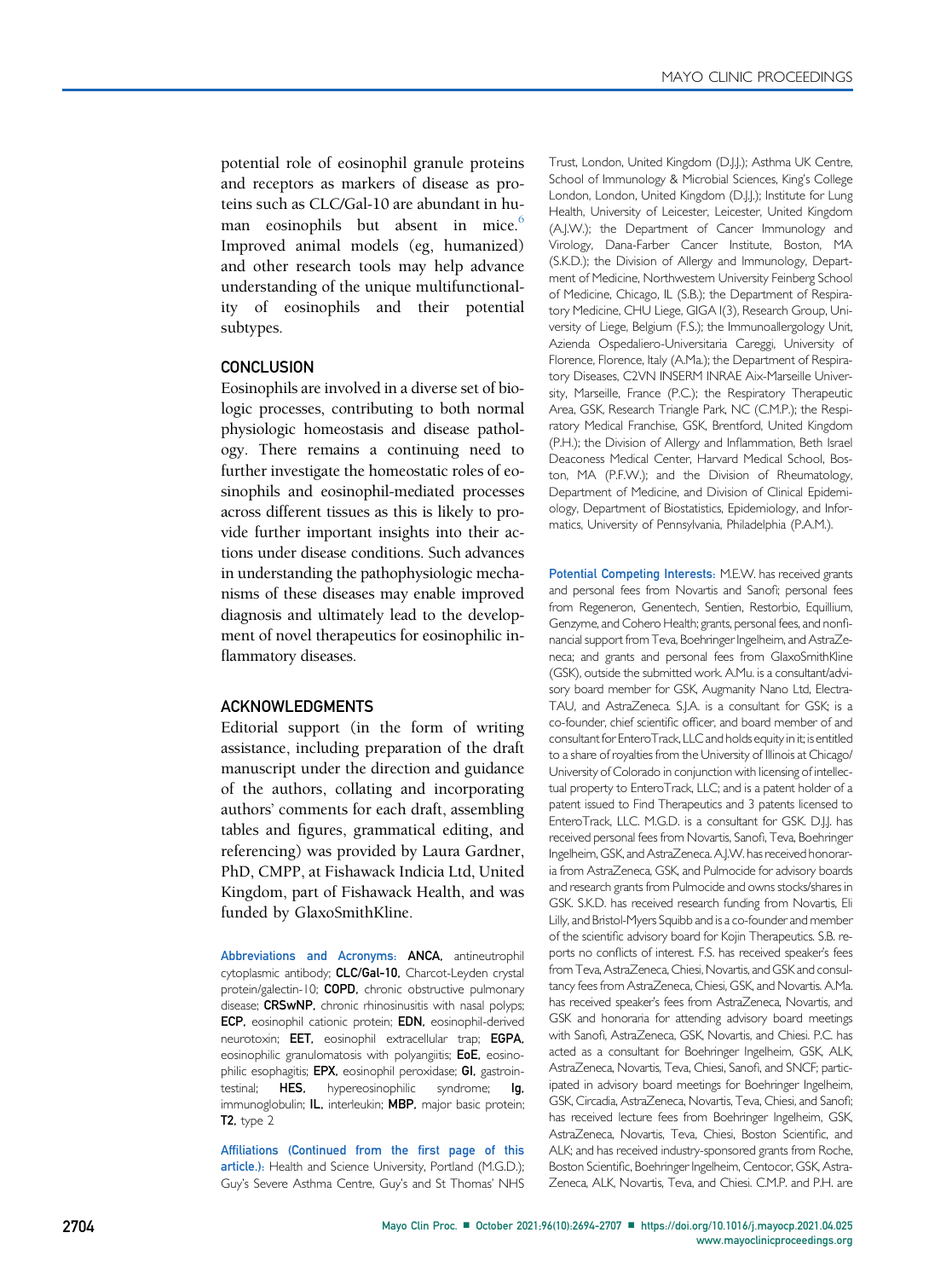employees of GSK and own stocks/shares. P.F.W. has acted as a consultant for GSK and has served on Data and Safety Monitoring Boards for AstraZeneca. P.A.M. has acted as a consultant for AbbVie, AstraZeneca, Biogen, Boehringer Ingelheim, Bristol-Myers Squibb, Celgene, ChemoCentryx, CSL Behring, Forbius, Genentech/Roche, Genzyme/Sanofi, GSK, InflaRx, Insmed, Janssen, Kiniksa, Kyverna, Magenta, Novartis, Pfizer, Sparrow, Takeda, and Talaris and has received research support from AstraZeneca, Boehringer Ingelheim, Bristol-Myers Squibb, Celgene, ChemoCentryx, Forbius, Genentech/Roche, Genzyme/Sanofi, GSK, and InflaRx.

Correspondence: Address to Michael E. Wechsler, MD, National Jewish Health, 1400 Jackson St, Denver, CO 80206 ([wechslerm@NJHealth.org\)](mailto:wechslerm@NJHealth.org).

#### **ORCID**

Michael E. Wechsler: **iD** [https://orcid.org/0000-0003-3505-](https://orcid.org/0000-0003-3505-2946) [2946; Peter F. Weller:](https://orcid.org/0000-0003-3505-2946) **iD** [https://orcid.org/0000-0001-](https://orcid.org/0000-0001-9580-560X) [9580-560X](https://orcid.org/0000-0001-9580-560X)

#### **REFERENCES**

- <span id="page-11-0"></span>1. Klion AD, Ackerman SJ, Bochner BS. Contributions of eosinophils to human health and disease. Annu Rev Pathol. 2020;15: 179-209.
- <span id="page-11-1"></span>2. Abdala-Valencia H, Coden ME, Chiarella SE, et al. Shaping eosinophil identity in the tissue contexts of development, homeostasis, and disease. J Leukoc Biol. 2018;104(1):95-108.
- <span id="page-11-2"></span>3. McBrien CN, Menzies-Gow A. The biology of eosinophils and their role in asthma. Front Med (Lausanne). 2017;4:93.
- <span id="page-11-3"></span>4. Robinson D, Humbert M, Buhl R, et al. Revisiting type 2-high and type 2-low airway inflammation in asthma: current knowledge and therapeutic implications. Clin Exp Allergy. 2017;47(2): 161-175.
- <span id="page-11-4"></span>5. Klion A. Recent advances in understanding eosinophil biology. F1000Res. 2017;6:1084.
- <span id="page-11-5"></span>6. Acharya KR, Ackerman SJ. Eosinophil granule proteins: form and function. | Biol Chem. 2014;289(25):17406-17415.
- <span id="page-11-6"></span>7. Loktionov A. Eosinophils in the gastrointestinal tract and their role in the pathogenesis of major colorectal disorders. World J Gastroenterol. 2019;25(27):3503-3526.
- <span id="page-11-7"></span>8. Ueki S, Tokunaga T, Melo RCN, et al. Charcot-Leyden crystal formation is closely associated with eosinophil extracellular trap cell death. Blood. 2018;132(20):2183-2187.
- <span id="page-11-8"></span>9. Melo RC, Weller PF. Piecemeal degranulation in human eosinophils: a distinct secretion mechanism underlying inflammatory responses. Histol Histopathol. 2010;25(10): 1341-1354.
- <span id="page-11-9"></span>10. Persson EK, Verstraete K, Heyndrickx I, et al. Protein crystallization promotes type 2 immunity and is reversible by antibody treatment. Science. 2019;364(6442):eaaw4295.
- <span id="page-11-10"></span>11. Ackerman SJ, Kephart GM, Francis H, Awadzi K, Gleich GJ, Ottesen EA. Eosinophil degranulation. An immunologic determinant in the pathogenesis of the Mazzotti reaction in human onchocerciasis. J Immunol. 1990;144(10):3961-3969.
- <span id="page-11-11"></span>12. Flores-Torres AS, Salinas-Carmona MC, Salinas E, Rosas-Taraco AG. Eosinophils and respiratory viruses. Viral Immunol. 2019;32(5):198-207.
- <span id="page-11-12"></span>13. Brigger D, Riether C, van Brummelen R, et al. Eosinophils regulate adipose tissue inflammation and sustain physical and immunological fitness in old age. Nat Metab. 2020;2(8):688-702.
- <span id="page-11-22"></span>14. Drake MG, Lebold KM, Roth-Carter QR, et al. Eosinophil and airway nerve interactions in asthma. J Leukoc Biol. 2018; 104(1):61-67.
- 15. Weller PF, Spencer LA. Functions of tissue-resident eosinophils. Nat Rev Immunol. 2017;17(12):746-760.
- <span id="page-11-15"></span><span id="page-11-14"></span><span id="page-11-13"></span>16. Mesnil C, Raulier S, Paulissen G, et al. Lung-resident eosinophils represent a distinct regulatory eosinophil subset. J Clin Invest. 2016;126(9):3279-3295.
- <span id="page-11-16"></span>17. Lavin Y, Winter D, Blecher-Gonen R, et al. Tissue-resident macrophage enhancer landscapes are shaped by the local microenvironment. Cell. 2014;159(6):1312-1326.
- <span id="page-11-17"></span>18. Hartl S, Breyer MK, Burghuber OC, et al. Blood eosinophil count in the general population: typical values and potential confounders. Eur Respir J. 2020;55(5):1901874.
- <span id="page-11-18"></span>19. Castro M, Corren J, Pavord ID, et al. Dupilumab efficacy and safety in moderate-to-severe uncontrolled asthma. N Engl J Med. 2018;378(26):2486-2496.
- 20. Castro M, Zangrilli J, Wechsler ME, et al. Reslizumab for inadequately controlled asthma with elevated blood eosinophil counts: results from two multicentre, parallel, double-blind, randomised, placebo-controlled, phase 3 trials [erratum appears in Lancet Respir Med. 2015;3(4):e15]. Lancet Respir Med. 2015;3(5):355-366.
- 21. FitzGerald JM, Bleecker ER, Nair P, et al. Benralizumab, an anti- $=$ interleukin-5 receptor  $\alpha$  monoclonal antibody, as add-on treatment for patients with severe, uncontrolled, eosinophilic asthma (CALIMA): a randomised, double-blind, placebocontrolled phase 3 trial. Lancet. 2016;388(10056):2128-2141.
- 22. Ortega HG, Liu MC, Pavord ID, et al. Mepolizumab treatment in patients with severe eosinophilic asthma [erratum appears in N Engl J Med. 2015;372(18):1777]. N Engl J Med. 2014;371(13): 1198-1207.
- 23. Humbert M, Beasley R, Ayres J, et al. Benefits of omalizumab as add-on therapy in patients with severe persistent asthma who are inadequately controlled despite best available therapy (GINA 2002 step 4 treatment): INNOVATE. Allergy. 2005; 60(3):309-316.
- <span id="page-11-20"></span>24. Bachert C, Han JK, Desrosiers M, et al. Efficacy and safety of dupilumab in patients with severe chronic rhinosinusitis with nasal polyps (LIBERTY NP SINUS-24 and LIBERTY NP SINUS-52): results from two multicentre, randomised, double-blind, placebo-controlled, parallel-group phase 3 trials [erratum appears in Lancet. 2019;394(10209):1618]. Lancet. 2019;394(10209):1638-1650.
- <span id="page-11-19"></span>25. Gevaert P, Omachi TA, Corren J, et al. Efficacy and safety of omalizumab in nasal polyposis: 2 randomized phase 3 trials [erratum appears in J Allergy Clin Immunol. 2021;147(1):416]. J Allergy Clin Immunol. 2020;146(3):595-605.
- <span id="page-11-23"></span>26. Hopkins C, Bachert C, Fokkens W, et al. Add-on mepolizumab for chronic rhinosinusitis with nasal polyps: SYNAPSE study. Eur Respir J. 2020;56(suppl 64):4616.
- <span id="page-11-21"></span>27. Pavord ID, Chanez P, Criner GJ, et al. Mepolizumab for eosinophilic chronic obstructive pulmonary disease. N Engl J Med. 2017;377(17):1613-1629.
- <span id="page-11-24"></span>28. Criner GJ, Celli BR, Singh D, et al. Predicting response to benralizumab in chronic obstructive pulmonary disease: analyses of GALATHEA and TERRANOVA studies. Lancet Respir Med. 2020;8(2):158-170.
- <span id="page-11-25"></span>29. Wechsler ME, Akuthota P, Jayne D, et al. Mepolizumab or placebo for eosinophilic granulomatosis with polyangiitis. N Engl J Med. 2017;376(20):1921-1932.
- <span id="page-11-26"></span>30. Guntur VP, Manka L, Denson JL, et al. Benralizumab as a steroidsparing treatment option in eosinophilic granulomatosis with polyangiitis. J Allergy Clin Immunol Pract. 2021;9(3):1186-1193.e1.
- <span id="page-11-27"></span>31. Roufosse F, Kahn JE, Rothenberg ME, et al. Efficacy and safety of mepolizumab in hypereosinophilic syndrome: a phase III, randomized, placebo-controlled trial. J Allergy Clin Immunol. 2020; 146(6):1397-1405.
- <span id="page-11-28"></span>32. Kuang FL, Legrand F, Makiya M, et al. Benralizumab for PDGFRA-negative hypereosinophilic syndrome. N Engl J Med. 2019;380(14):1336-1346.
- <span id="page-11-29"></span>33. Straumann A, Conus S, Grzonka P, et al. Anti-interleukin-5 antibody treatment (mepolizumab) in active eosinophilic oesophagitis: a randomised, placebo-controlled, double-blind trial. Gut. 2010;59(1):21-30.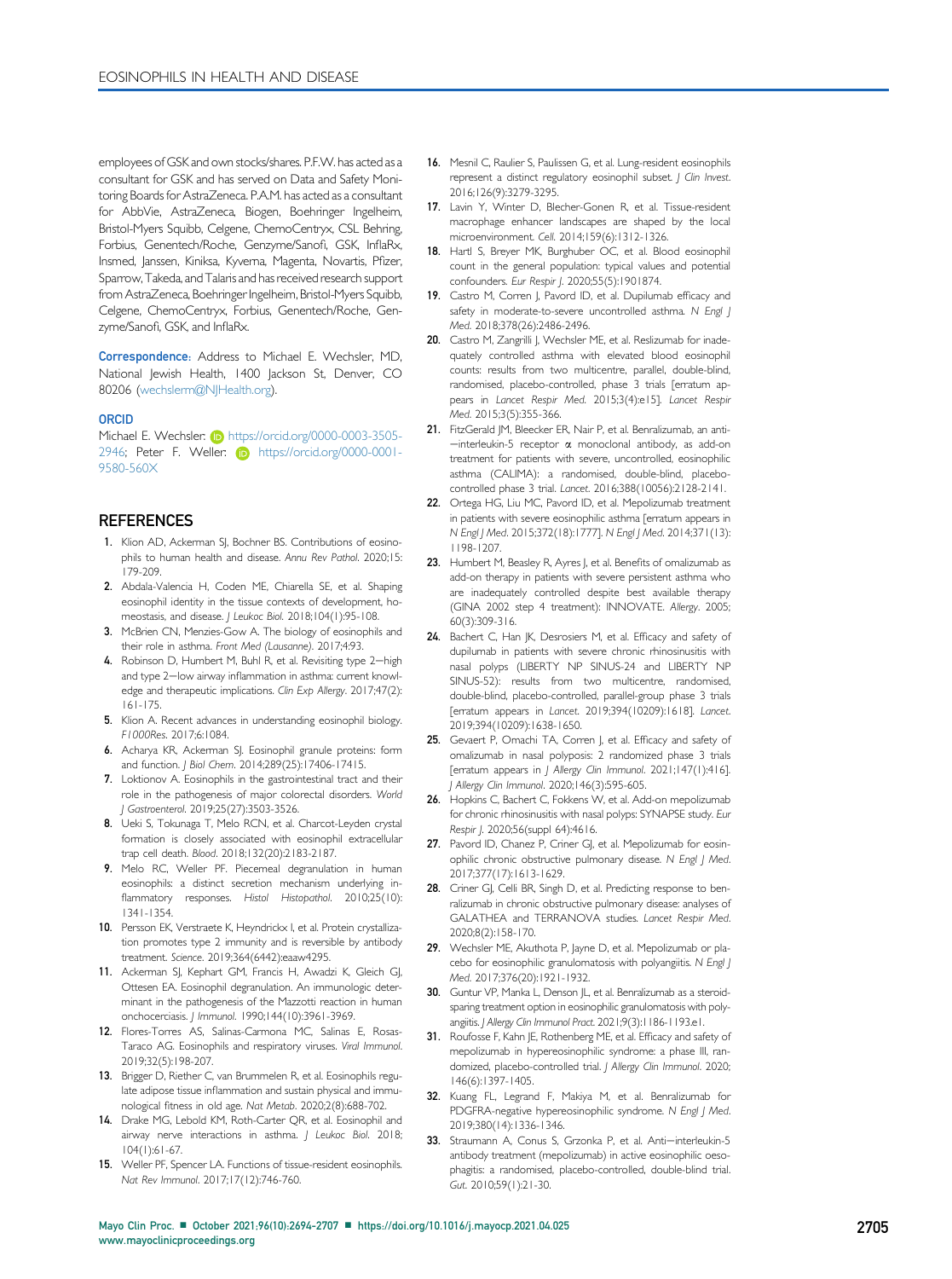- <span id="page-12-27"></span>34. Spergel JM, Rothenberg ME, Collins MH, et al. Reslizumab in children and adolescents with eosinophilic esophagitis: results of a double-blind, randomized, placebo-controlled trial. J Allergy Clin Immunol. 2012;129(2):456-463. 463.e1-3.
- <span id="page-12-28"></span>35. Hirano I, Dellon ES, Hamilton JD, et al. Efficacy of dupilumab in a phase 2 randomized trial of adults with active eosinophilic esophagitis. Gastroenterology. 2020;158(1):111-122.e10.
- 36. Hirano I, Collins MH, Assouline-Dayan Y, et al. RPC4046, a monoclonal antibody against IL13, reduces histologic and endoscopic activity in patients with eosinophilic esophagitis. Gastroenterology. 2019;156(3):592-603.e10.
- 37. Hirano I, Peterson K, Murray J, et al. AK002, an anti-siglec-8 antibody, depletes tissue eosinophils and improves dysphagia symptoms in patients with eosinophilic esophagitis. J Allergy Clin Immunol. 2020;145(2, suppl):AB167.
- <span id="page-12-1"></span>38. Dellon ES, Peterson KA, Murray JA, et al. Anti-siglec-8 antibody for eosinophilic gastritis and duodenitis. N Engl J Med. 2020;383(17):1624-1634.
- <span id="page-12-0"></span>39. Pelaia C, Paoletti G, Puggioni F, et al. Interleukin-5 in the pathophysiology of severe asthma. Front Physiol. 2019;10:1514.
- <span id="page-12-2"></span>40. Khatri S, Moore W, Gibson PG, et al. Assessment of the longterm safety of mepolizumab and durability of clinical response in patients with severe eosinophilic asthma. J Allergy Clin Immunol. 2019;143(5):1742-1751.e7.
- <span id="page-12-3"></span>41. Murphy K, Jacobs J, Bjermer L, et al. Long-term safety and efficacy of reslizumab in patients with eosinophilic asthma [erratum appears in J Allergy Clin Immunol Pract. 2018;6(3):1095]. J Allergy Clin Immunol Pract. 2017;5(6):1572-1581.e3.
- <span id="page-12-4"></span>42. Fabre V, Beiting DP, Bliss SK, et al. Eosinophil deficiency compromises parasite survival in chronic nematode infection. J Immunol. 2009;182(3):1577-1583.
- 43. Kung TT, Stelts DM, Zurcher JA, et al. Involvement of IL-5 in a murine model of allergic pulmonary inflammation: prophylactic and therapeutic effect of an anti-IL-5 antibody. Am J Respir Cell Mol Biol. 1995;13(3):360-365.
- 44. Mauser PJ, Pitman AM, Fernandez X, et al. Effects of an antibody to interleukin-5 in a monkey model of asthma. Am | Respir Crit Care Med. 1995;152(2):467-472.
- 45. O'Connell AE, Hess JA, Santiago GA, et al. Major basic protein from eosinophils and myeloperoxidase from neutrophils are required for protective immunity to Strongyloides stercoralis in mice. Infect Immun. 2011;79(7):2770-2778.
- 46. Swartz JM, Dyer KD, Cheever AW, et al. Schistosoma mansoni infection in eosinophil lineage-ablated mice. Blood. 2006; 108(7):2420-2427.
- <span id="page-12-5"></span>47. Chung KF, Wenzel SE, Brozek JL, et al. International ERS/ATS guidelines on definition, evaluation and treatment of severe asthma [erratum appears in Eur Respir J. 2014;43(4):1216]. Eur Respir J. 2014;43(2):343-373.
- <span id="page-12-6"></span>48. Yancey SW, Keene ON, Albers FC, et al. Biomarkers for severe eosinophilic asthma. J Allergy Clin Immunol. 2017;140(6): 1509-1518.
- <span id="page-12-7"></span>49. Price DB, Rigazio A, Campbell JD, et al. Blood eosinophil count and prospective annual asthma disease burden: a UK cohort study. Lancet Respir Med. 2015;3(11):849-858.
- <span id="page-12-8"></span>50. Szefler SI, Wenzel S, Brown R, et al. Asthma outcomes: biomarkers. | Allergy Clin Immunol. 2012;129(3, suppl):S9-S23.
- <span id="page-12-9"></span>51. Pavord ID. Blood eosinophil-directed management of airway disease. The past, present, and future. Am J Respir Crit Care Med. 2020;202(5):637-639.
- <span id="page-12-10"></span>52. Harvey ES, Langton D, Katelaris C, et al. Mepolizumab effectiveness and identification of super-responders in severe asthma. Eur Respir J. 2020;55(5):1902420.
- <span id="page-12-11"></span>53. Schleich FN, Chevremont A, Paulus V, et al. Importance of concomitant local and systemic eosinophilia in uncontrolled asthma. Eur Respir J. 2014;44(1):97-108.
- <span id="page-12-12"></span>54. Nyenhuis SM, Alumkal P, Du J, Maybruck BT, Vinicky M, Ackerman SJ. Charcot-Leyden crystal protein/galectin-10 is a surrogate biomarker of eosinophilic airway inflammation in asthma. Biomark Med. 2019;13(9):715-724.
- <span id="page-12-13"></span>55. Mukherjee M, Aleman Paramo F, Kjarsgaard M, et al. Weightadjusted intravenous reslizumab in severe asthma with inadequate response to fixed-dose subcutaneous mepolizumab. Am J Respir Crit Care Med. 2018;197(1):38-46.
- <span id="page-12-14"></span>56. Howarth P, Quirce S, Papi A, et al. Eosinophil-derived neurotoxin and clinical outcomes with mepolizumab in severe eosinophilic asthma. Allergy. 2020;75(8):2085-2088.
- <span id="page-12-15"></span>57. Wardlaw A, Howarth PH, Israel E, et al. Fungal sensitization and its relationship to mepolizumab response in patients with severe eosinophilic asthma. Clin Exp Allergy. 2020; 50(7):869-872.
- <span id="page-12-16"></span>58. Schleich F, Vaia ES, Pilette C, et al. Mepolizumab for allergic bronchopulmonary aspergillosis: report of 20 cases from the Belgian Severe Asthma Registry and review of the literature. J Allergy Clin Immunol Pract. 2020;8(7): 2412-2413.e2.
- <span id="page-12-17"></span>59. Brenard E, Pilette C, Dahlqvist C, et al. Real-life study of mepolizumab in idiopathic chronic eosinophilic pneumonia. Lung. 2020;198(2):355-360.
- <span id="page-12-18"></span>60. Grozdanovic MM, Doyle CB, Liu L, et al. Charcot-Leyden crystal protein/galectin-10 interacts with cationic ribonucleases and is required for eosinophil granulogenesis. J Allergy Clin Immunol. 2020;146(2):377-389.e10.
- <span id="page-12-19"></span>61. Dunican EM, Elicker BM, Gierada DS, et al. Mucus plugs in patients with asthma linked to eosinophilia and airflow obstruction. J Clin Invest. 2018;128(3):997-1009.
- <span id="page-12-20"></span>62. Wu D, Yan B, Wang Y, Zhang L, Wang C. Charcot-Leyden crystal concentration in nasal secretions predicts clinical response to glucocorticoids in patients with chronic rhinosinusitis with nasal polyps. J Allergy Clin Immunol. 2019;144(1):345-348.e8.
- <span id="page-12-21"></span>63. Curtis C, Ogbogu P. Hypereosinophilic syndrome. Clin Rev Allergy Immunol. 2016;50(2):240-251.
- <span id="page-12-22"></span>64. Furuta S, Iwamoto T, Nakajima H. Update on eosinophilic granulomatosis with polyangiitis. Allergol Int. 2019;68(4):430- 436.
- <span id="page-12-23"></span>65. Gioffredi A, Maritati F, Oliva E, Buzio C. Eosinophilic granulomatosis with polyangiitis: an overview. Front Immunol. 2014;5: 549.
- <span id="page-12-24"></span>66. Steinfeld J, Bradford ES, Brown J, et al. Evaluation of clinical benefit from treatment with mepolizumab for patients with eosinophilic granulomatosis with polyangiitis. J Allergy Clin Immunol. 2019;143(6):2170-2177.
- <span id="page-12-25"></span>67. Latorre M, Novelli F, Baldini C, et al. Different disease subtypes in allergic eosinophilic granulomatosis with polyangiitis (EGPA). Eur Respir J. 2013;42(suppl):1797.
- <span id="page-12-26"></span>68. Egan M, Furuta GT. Eosinophilic gastrointestinal diseases beyond eosinophilic esophagitis. Ann Allergy Asthma Immunol. 2018;121(2):162-167.
- <span id="page-12-29"></span>69. Varricchi G, Galdiero MR, Loffredo S, et al. Eosinophils: the unsung heroes in cancer? Oncoimmunology. 2018;7(2): e1393134.
- <span id="page-12-30"></span>70. Grisaru-Tal S, Itan M, Klion AD, Munitz A. A new dawn for eosinophils in the tumour microenvironment. Nat Rev Cancer. 2020;20(10):594-607.
- <span id="page-12-31"></span>71. Reichman H, Itan M, Rozenberg P, et al. Activated eosinophils exert antitumorigenic activities in colorectal cancer. Cancer Immunol Res. 2019;7(3):388-400.
- <span id="page-12-32"></span>72. Carretero R, Sektioglu IM, Garbi N, Salgado OC, Beckhove P, Hämmerling GJ. Eosinophils orchestrate cancer rejection by normalizing tumor vessels and enhancing infiltration of  $CD8^+$ T cells [erratum appears in Nat Immunol. 2016;17(2):214]. Nat Immunol. 2015;16(6):609-617.
- <span id="page-12-33"></span>73. Dougan M, Dranoff G, Dougan SK. GM-CSF, IL-3, and IL-5 family of cytokines: regulators of inflammation. Immunity. 2019; 50(4):796-811.
- <span id="page-12-34"></span>74. Schuijs MJ, Png S, Richard AC, et al. ILC2-driven innate immune checkpoint mechanism antagonizes NK cell antimetastatic function in the lung. Nat Immunol. 2020;21(9):998- 1009.